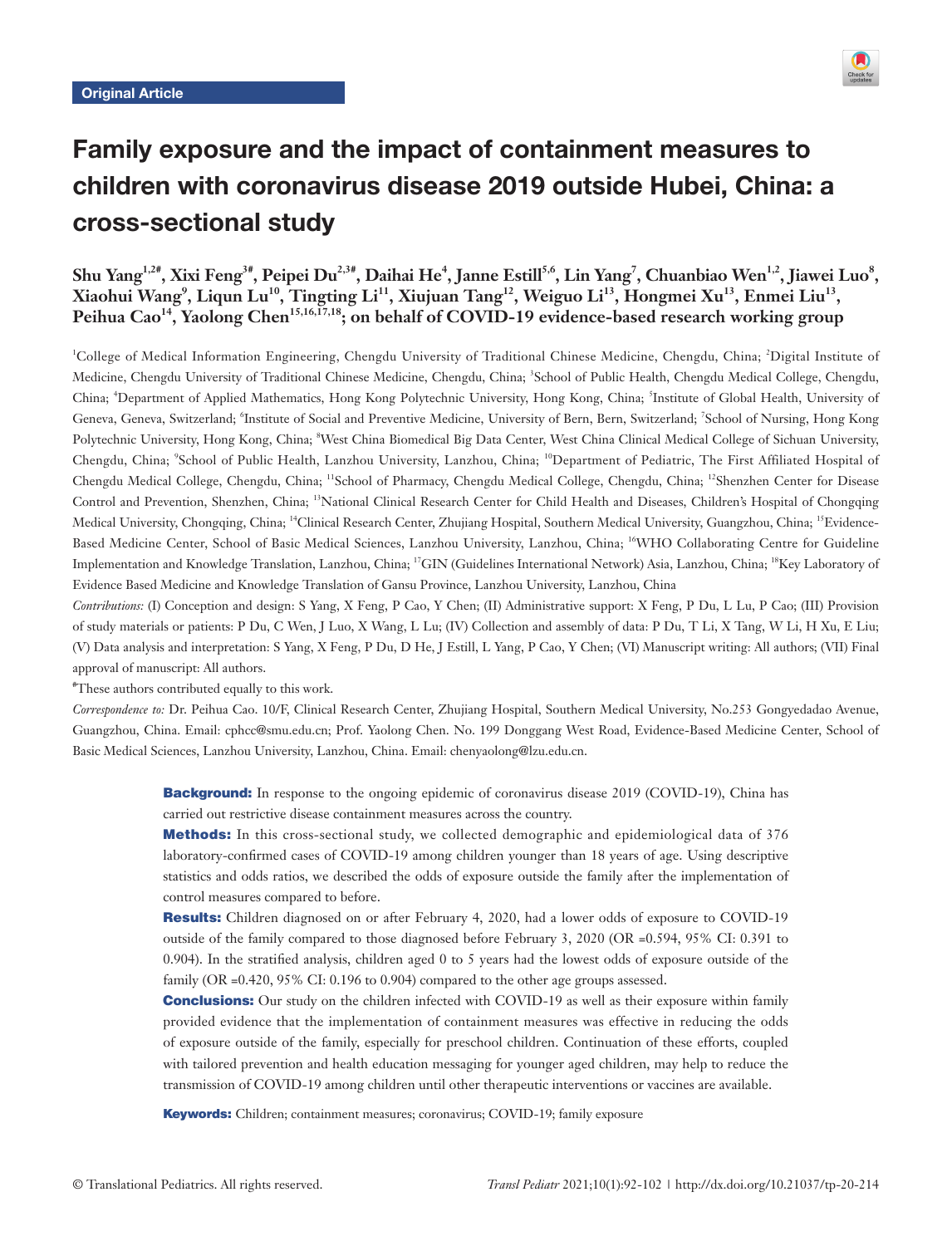Submitted Jul 27, 2020. Accepted for publication Nov 13, 2020. doi: 10.21037/tp-20-214 **View this article at:** http://dx.doi.org/10.21037/tp-20-214

# Introduction

An ongoing epidemic of coronavirus disease 2019 (COVID-19), caused by the severe acute respiratory syndrome coronavirus 2 (SARS-CoV-2), has spread throughout China and across the globe since December 2019 (1). As this a novel virus, no specific therapeutics or vaccines are yet available to prevent and treat COVID-19. Additionally, the beginning of the outbreak in China began immediately before Chinese Lunar New Year holiday, which often experiences substantial population movement, leading to an increased risk of transmission of the disease. Thus, the Chinese government needed to quickly implement unprecedented, large-scale containment measures (2). In the initial months of the epidemic, the government implemented strict travel bans and social distancing techniques, such as school closures, suspension of public markets, cancellation of public gatherings, working from home, and locking down entire cities or areas (3). Combining all these non-pharmaceutical public health interventions, China succeeded in curb outbreak trend of COVID-19. However, keeping a massive population sheltering in house may simultaneously elicit the risk of family exposure. A large number of clinical case reports indicate that alongside the implementation of containment measures, there have been increasing reports of familial clusters of COVID-19 infections, especially among children (4-7). In light of a retrospective study with 44,672 confirmed cases of COVID-19 in China, the proportion of confirmed case was 0.9% and 1.2% for the age group of 0–9 and 10–19 years, respectively. However, another retrospective study including 2,143 pediatric patients with COVID-19 reported to the Chinese Center for Disease Control and Prevention from Jan 16 to Feb 8 in China demonstrated that 5.6% of 2,143 children had severe disease while 0.6% children developed respiratory or multiorgan failure or acute respiratory distress syndrome (ARDS), and revealed that young children, particularly infants, were vulnerable to SARS-CoV-2 infection (8). Thus, in this study, we described the epidemiologic and demographic features of COVID-19 patients under 18 years of age and evaluated the effects of containment measures on family exposure of COVID-19 infection among children of different age

groups outside Hubei in China. We present the following article in accordance with the STROBE reporting checklist (available at http://dx.doi.org/10.21037/tp-20-214).

# Methods

#### *Data sources*

The ethical approval or individual consent was not applicable. Data were analyzed at aggregate level and no participants were contacted. The study was performed in accordance with the Declaration of Helsinki (2013 revision). We collected data of reported confirmed COVID-19 patients under 18 years of age before Feb 14, 2020. The data on the number of COVID-19 diagnosed patients under 18 years of age were extracted from the official websites of China Health Commission, provincial and municipal Health Commissions from 30 provinces outside Hubei in mainland China, together with Hong Kong and Macao Special Administrative Regions. We excluded Hubei province because it has been sited that laboratory confirmed cases might have potentially been underreported due to the overloaded healthcare system in the region (9). We also collected individual records on reported confirmed COVID-19 cases, including demographic characteristics, exposure and travel history to Hubei, and key timelines, such as date of symptom onset and exposure timeline. Cases with incomplete data were excluded.

Confirmed patients were defined according to the Diagnosis and Treatment Guidelines for Novel Coronavirus Pneumonia (temporary  $5<sup>th</sup>$  edition) by the National Health Commission of China (10). According to the definition, a confirmed case is an individual who fulfils the criteria of a suspected case based on a comprehensive analysis of epidemiological history and clinical manifestations, and has one of the following types of pathogenic evidence: (I) positive real-time fluorescent polymerase chain reaction (PCR) of respiratory specimens or blood specimens for the detection of novel coronavirus nucleic acid; or (II) respiratory specimens or blood specimens for viral gene sequencing, which are highly homologous with known novel coronaviruses. No personal identifying information were reported in the data, and informed consent was waived.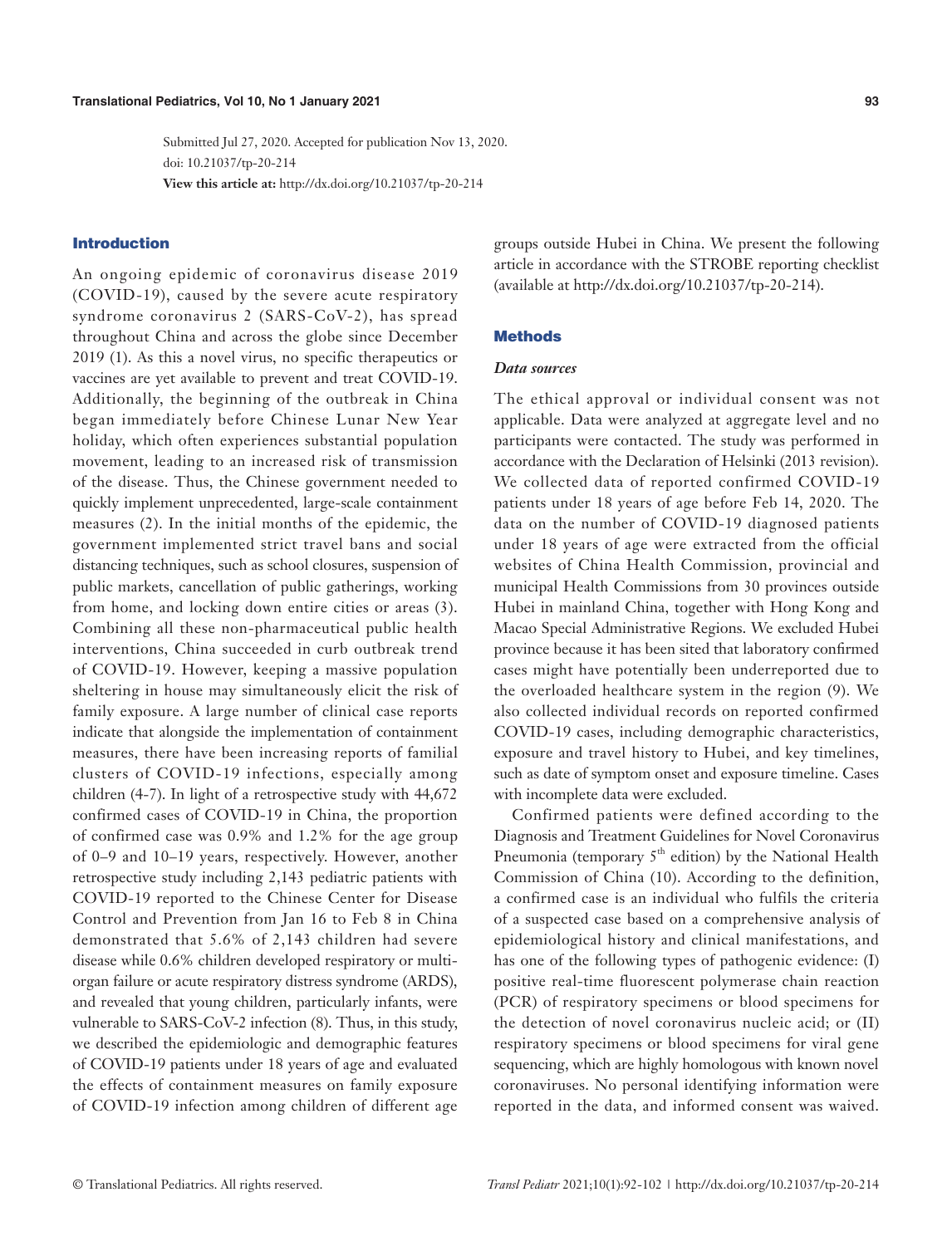An imported case was defined as a patient who travelled to the region after being exposed to an infection in a different region. History of travel to Hubei was defined as a non-Hubei habitual resident having travelled or temporarily lived in Hubei before the onset of illness within 14 days. History of exposure within the family was defined as more than one confirmed case of COVID-19 among family members. Since the outbreak happened during the Chinese Lunar New Year holiday, which is culturally the largest and most important holiday of the year, family members were defined as not only the people living in the same household with the children, but also relatives that may have had contact with the children.

### *Statistical analysis*

Descriptive statistics, including mean and standard deviation (SD), were calculated for continuous variables, median, and interquartile ranges (IQR) for categorical variables. Chisquare test was applied to estimate the association between categorical variables and age groups. Histograms were constructed to describe the key time-to-event distributions, and mosaic plots were used to visualize the relationships among habitual residence, the history of exposure within a family, and the history of regional exposure.

On Jan 20, 2020, China officially confirmed that SARS-CoV-2 could be transmitted from human-to-human and COVID-19 was included in the statutory report of Class B infectious diseases and border health quarantine infectious diseases, which marked the transition from the initial partial control approach in Wuhan, Hubei to the comprehensive nationwide adoption of various containment measures in accordance with the law. We used the date of Feb 3, 2020, which is 14 days (considered as the maximum incubation period) after the incorporation of COVID-19 into class B infectious diseases of the law of the People's Republic of China on the Prevention and Treatment of Infectious Diseases and national wide preventive and control measures were implemented, to divide the epidemic into two time periods. The first period ran from Jan 11 to Feb 3, and the second period ran from Feb 4 to Feb 14. We present the results as odds ratios for all children, and for subgroups of children, categorized as those aged 0–5, 6–11, and 12–17 years old, which represented preschool children, schoolchildren, and middle school students respectively.

All data analysis was conducted using R version 3.6.1 (11). The study was reported in accordance with the STrengthening the Reporting of OBservational studies in Epidemiology (STROBE) recommendations.

# **Results**

The first child confirmed COVID-19 outside Hubei was diagnosed in Guangdong province on Jan 20, 2020. We collected data from 376 confirmed COVID-19 infections among children from 149 cities in 26 provinces and regions outside Hubei, reported from Jan 20 to Feb 13, 2020 (*Figure 1*). Of them, 117 (31.1%) were aged 0 to 5 years old, 130 (34.6%) 6 to 11 years old, and 129 (34.3%) 12 to 17 years old. Among all the children, 204 (54.7%) were male and 169 (45.3%) were female. The proportion of girls was higher than boys in pre-school aged children (aged 0 to 5 years), but lower among school-age children (*Table 1*). Ninetyseven (25.8%) children were habitual residents of Hubei and were temporarily visiting or living in another region at the time of diagnosis. The proportion of Hubei residents was slightly lower in children aged 12–17 than in the other age groups.

The median duration from illness onset to first health facility visit was 0.5 day (IQR: 0–2), and the median duration from first health facility visit to diagnosis was 2 days (IQR: 1–3). The median number of days from illness onset to diagnosis was 3 days (IQR: 2–5) (*Figure 2*). Of the 376 children, 205 (54.5%) had a history of exposure in Hubei, and 156 (41.5%) were locally infected. Only 15 (4%) children with COVID-19 were exposed in regions other than Hubei or the region of diagnosis. Only 13 children had both the exact time of exposure and the time of illness onset, with a median incubation period of 11 (IQR: 7–13) days. The duration from the end of exposure to illness onset could be calculated for 87 children (median 7 days, IQR: 4–11), while the duration from the exposure onset to illness onset for 40 children was reported (median 13 days, IQR: 9–19) (*Figure 3*). A total of 233 (62.0%) children reported family exposure. The remaining 143 (38.0%) children were the first infected individuals among their family members.

*Figure 4* shows the mosaic plots of the relationship between habitual residence, the history of family exposure, and the region of exposure (*Figure 4*). For each mosaic plot, the right-hand side represents children originally from Hubei who was diagnosed with COVID-19 in other regions. The top-left cells represent non-Hubei resident children who were exposed in Hubei and later diagnosed with COVID-19 after leaving Hubei (i.e., imported cases from Hubei). The middle-left cells represent locally infected children, and bottom-left cells children exposed in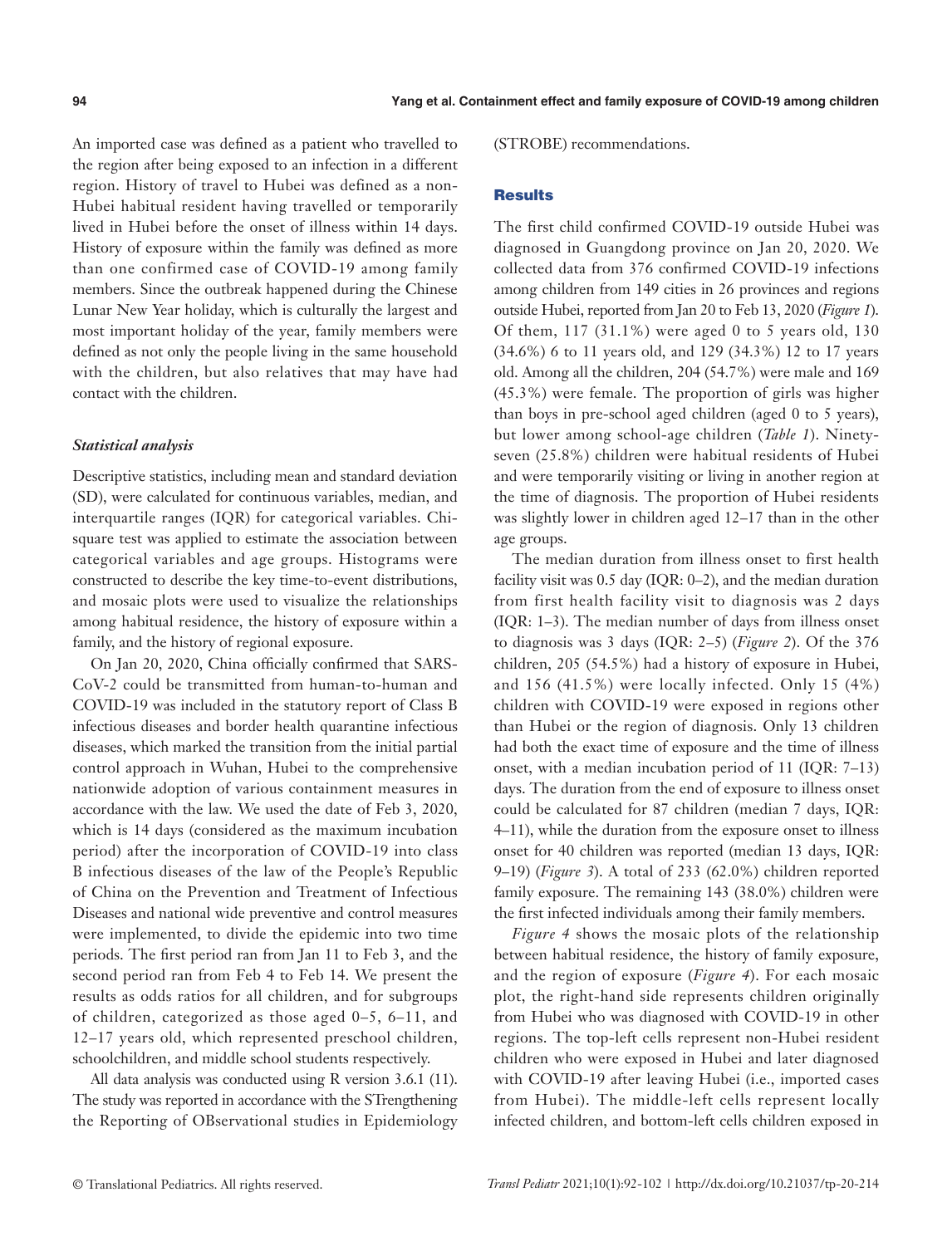

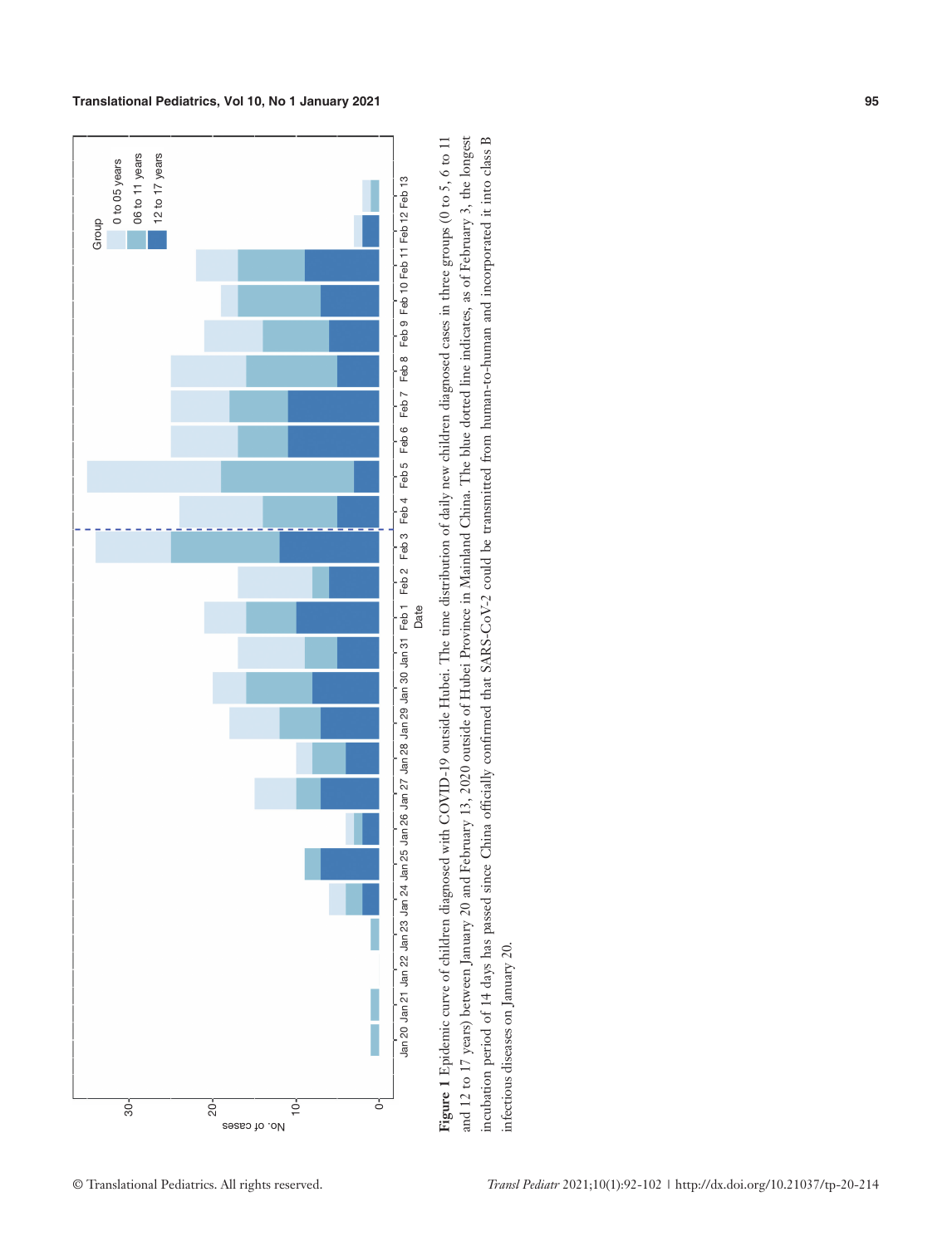|                             |                           |                                   | Age groups                         |                                     |          |       |
|-----------------------------|---------------------------|-----------------------------------|------------------------------------|-------------------------------------|----------|-------|
| Characteristics             | All patients<br>$(n=376)$ | 0 to 5 years<br>$(n=117, 31.1\%)$ | 6 to 11 years<br>$(n=130, 34.6\%)$ | 12 to 17 years<br>$(n=129, 34.3\%)$ | $\chi^2$ | P     |
| Gender <sup>\$</sup>        |                           |                                   |                                    |                                     | 3.178    | 0.204 |
| Female                      | 169 (45.3)                | 60(52.2)                          | 54 (41.9)                          | 55 (42.6)                           |          |       |
| Male                        | 204 (54.7)                | 55 (47.8)                         | 75 (58.1)                          | 74 (57.4)                           |          |       |
| Habitual residence          |                           |                                   |                                    |                                     | 2.826    | 0.243 |
| Hubei                       | 97(25.8)                  | 31(26.5)                          | 39 (30.0)                          | 27(20.9)                            |          |       |
| Outside of Hubei            | 279 (74.2)                | 86 (73.5)                         | 91 (70.0)                          | 102 (79.1)                          |          |       |
| Region of exposure          |                           |                                   |                                    |                                     | 2.895    | 0.576 |
| Locally infected            | 156 (41.5)                | 51 (43.6)                         | 50 (38.5)                          | 55 (42.6)                           |          |       |
| Imported from Hubei         | 205 (54.5)                | 64 (54.7)                         | 73 (56.2)                          | 68 (52.7)                           |          |       |
| Imported from other regions | 15(4.0)                   | 2(1.7)                            | 7(5.4)                             | 6(4.7)                              |          |       |
| History of family exposure  |                           |                                   |                                    |                                     | 3.889    | 0.143 |
| Yes                         | 233 (62.0)                | 73 (62.4)                         | 88 (67.7)                          | 72 (55.8)                           |          |       |
| No                          | 143 (38.0)                | 44 (37.6)                         | 42 (32.3)                          | 57 (44.2)                           |          |       |

**Table 1** Demographic and epidemiologic characteristics in children under 18 years of age with COVID-19 diagnosed outside of Hubei, China

\$ Data regarding gender were missing for 3 patients.

other regions than Hubei or the region of diagnosis. From the comparison of the two mosaic plots, it can be seen that in period 2, the proportion of imported cases from Hubei decreased, while the proportion of confirmed cases who were exposed via a family member increased. The Mosaic plots proved that the restriction policy was able to control the epidemic and to reduce the outside-family infections rate of children.

We found that children diagnosed during the first period had lower odds of exposure outside of the family than those diagnosed in the second period [odds ratio (OR) =0.594, 95% confidence interval (CI): 0.391, 0.904]. The same trend was seen in the sub-group analyses of the three age groups. The OR of exposure outside of the family was lowest among the children who were exposed in Hubei and were aged 0 to 5 years old (0.234, 95% CI: 0.082, 0.720) (*Table 2*).

# **Discussion**

Our research reveals that children of different age group and gender are all susceptible to SARS-CoV-2. However, it seems there is a slight difference in the constituent ratio of boys and girls (54.7% *vs.* 45.3%) outside Hubei, which are

consistent with the findings (56.6% *vs.* 43.4%) in mainland China (12). Although the COVID-19 appears to be a disease that predominantly affects the elderly people, more and more child's COVID-19 cases reported in the various province in mainland China after the first case diagnosed outside Hubei on January 20, and eventually changed the preliminary opinion that children were insusceptible to SARS-CoV-2. The results of an epidemiological investigation in Guangdong province showed that children appeared to be as susceptible as adults to SARS-CoV-2, as well as researches improved that the younger people seemed to be inclined to be asymptomatic (13). Therefore, COVID-19 among children may be underestimated. Actually there have been far more COVID-19 confirmed cases in children (965 under 20 years old, reported until Feb 11, 2020), compared with confirmed Severe Acute Respiratory Syndrome (SARS) and Middle East Respiratory Syndrome (MERS) cases in children (14-16). Considering the unavailability of specific effective antiviral therapies or vaccine for the disease, COVID-19 among children should still be highly concerned. In response to the previously unknown novel coronavirus, China has carried out ambitious and aggressive disease containment measures, such as treating confirmed cases with symptomatic support,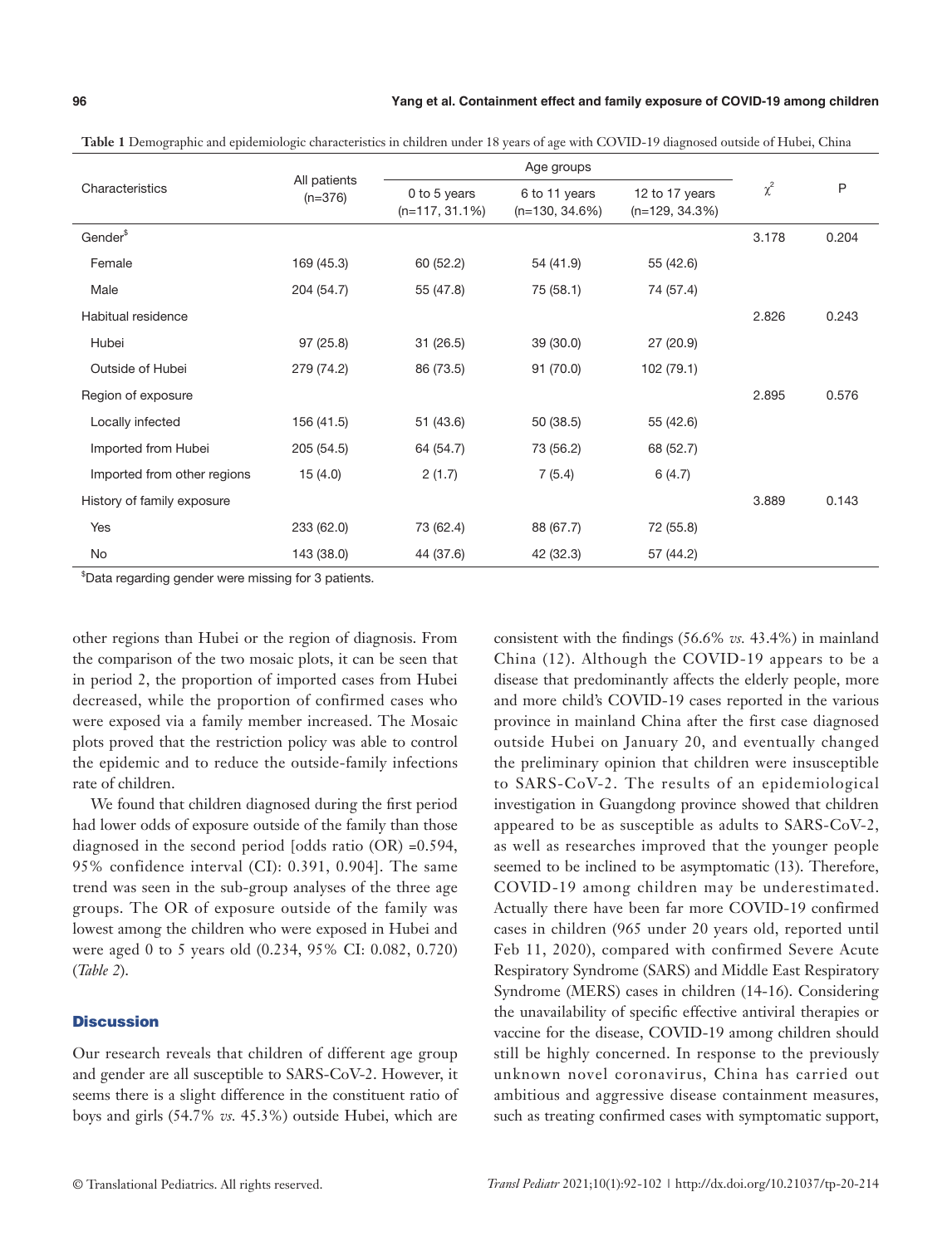

Figure 2 Key time-to-event distributions. (A) The duration from illness onset to first health facility visit; (B) the duration from first health facility visit to diagnosis; (C) the duration from illness onset to diagnosis.



**Figure 3** Reported incubation period from children under 18 years old with COVID-19 diagnosed outside of Hubei, China. Maximum period is calculated from the start of exposure, and minimum period from the end of exposure.

quarantining close contacts, putting travelers from Hubei under medical observation, and extending the RT-PCR test. Additionally, the government extended both the Chinese Lunar New Year holiday and winter vacation, and implemented traffic and travel restrictions to control transportation capacity in order to limit population movements (17). As the *Figure 1* shows, the number of cases aged 17 years and below had been peaked on Feb 5 and then declined since Feb 6, 14 days after the lockdown of Wuhan city, epicenter of China.

In age stratified analysis, the number of confirmed cases exposed outside family decreased among all age groups after Feb 4, 2020, despite the increasing number of total confirmed cases (*Table 2*), which suggests that containment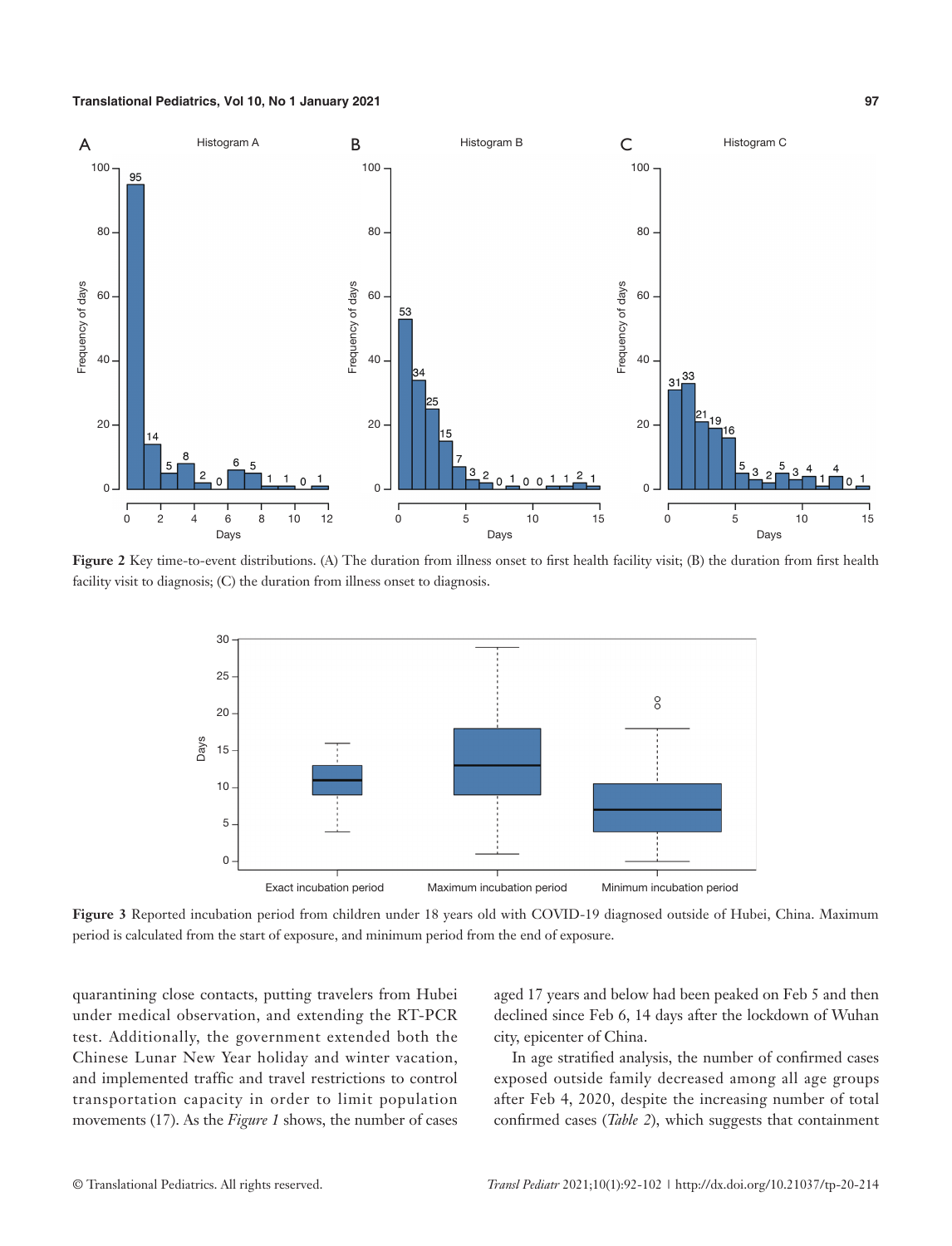#### **98 Yang et al. Containment effect and family exposure of COVID-19 among children**



**Figure 4** Mosaic plots of family exposure history, region of exposure and habitual residence in confirmed cases under 18 years of age in China outside of Hubei in period 1 (A) and period 2 (B). Grey cells represent exposure within family, dark blue cells represent exposure outside family. Horizontal axis represents the region of habitual residence (right: Hubei; left: other regions outside of Hubei in mainland China). Vertical axis represents the region of exposure (up: imported from Hubei; middle: locally infected; bottom: imported from other regions.

measures have reduced the risk of exposure outside family for children from all age groups. The children aged 0 to 5 years had the lowest odds of being exposed outside of the family (OR =0.420, 95% CI: 0.196 to 0.904) compared to the other age groups, which indicated that the containment measures were more effective for preschool children who had less active social life than school-age children. Of all confirmed cases with a history of exposure within family, however, only confirmed cases among children aged 12 to 17 years decreased. In light of the report presented by Chinese Center for Disease Control and Prevention, the considerable transmission of COVID-19 was occurring among close contacts, and 64% of clusters documented have been within familial households (18). Household transmission remains a key route of transmission for children, most of whom were infected by adults or family members (19). In China, children aged 0 to 5 years old usually spend almost all of their time with their family members; therefore, exposure within family would not be greatly affected by containment measures, but might increase due to the gathering of family members during

the Spring Festival. Children aged 6 to 11 years old also spent most of their time staying at home or visiting relatives and friends because of the Spring Festival and winter vacation. However, children aged 12 to 17 years old who were reportedly at lower odds of exposure within the family might be related to better compliance and effectiveness of prevention measures, such as wearing a mask and washing their hands. As the containment measures might reduce outside exposures and simultaneously increase infections within family. The negative impact of the restrictive policy on children was to increase the risk of infection within the family. Therefore, we recommend that policy makers should take the family clusters infected children into account and promote sanitation and hygiene practices to protect children, especially the younger ones from infection.

We also found the average time from the onset of illness to the first visit to a medical institution was 0.5 days which shown Chinese parents respond so quickly to symptoms in their children. First, during the early phase of COVID-19 epidemic, there were enough medical resources in non-Hubei area of mainland China, which could provide timely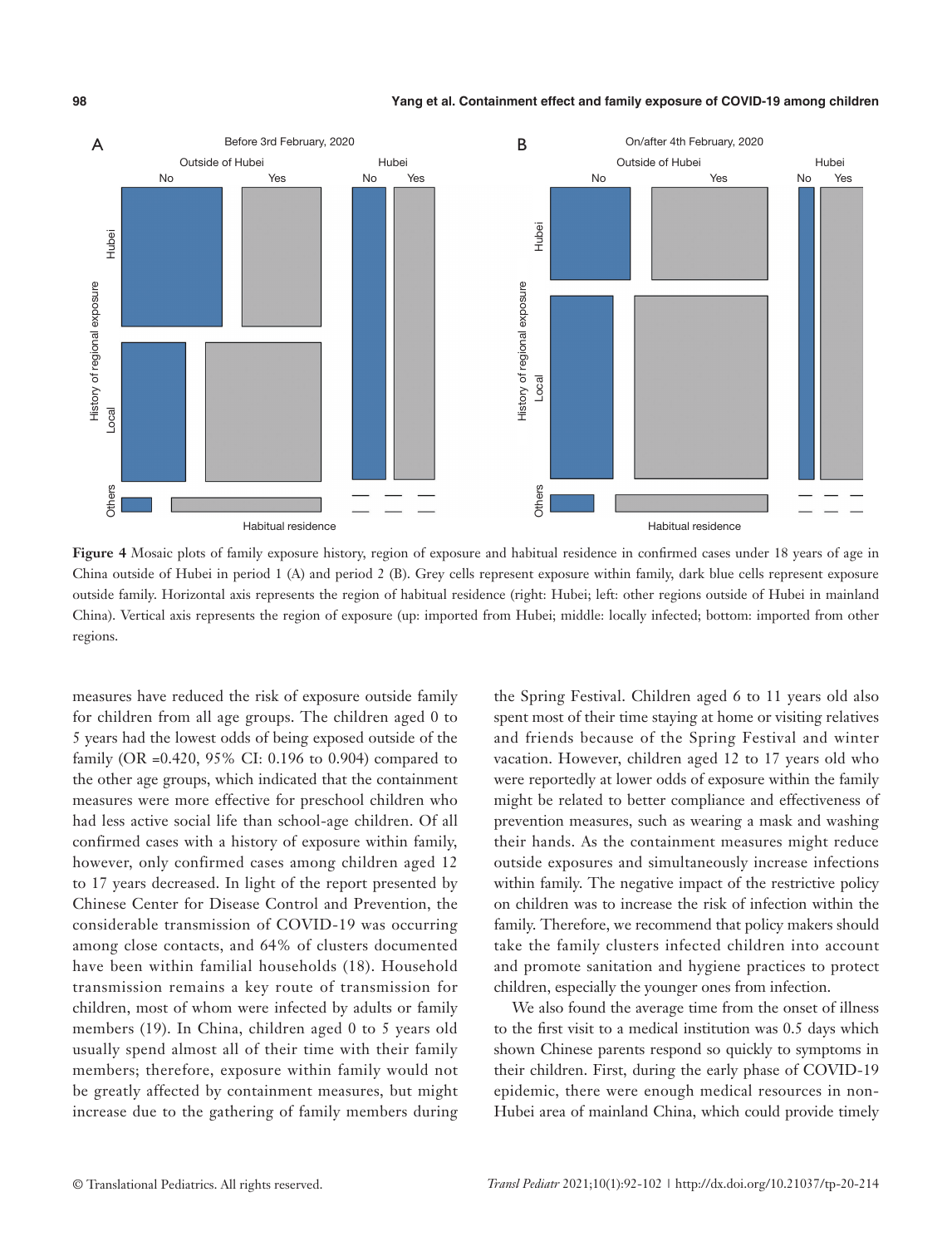| ֖֖֖֖֖֧֧ׅ֖֖֧֖֧֚֚֚֚֚֚֚֚֚֚֚֚֚֚֚֚֚֚֚֚֚֚֚֚֚֬֝֓֝֬֝֓֞֝                                            |
|--------------------------------------------------------------------------------------------|
| ׇ֚֘                                                                                        |
| )<br> <br> <br>֠                                                                           |
|                                                                                            |
|                                                                                            |
|                                                                                            |
| ,,,,,,,,,,,,,,                                                                             |
|                                                                                            |
|                                                                                            |
| i                                                                                          |
|                                                                                            |
| ١                                                                                          |
| ı                                                                                          |
|                                                                                            |
| $\frac{1}{2}$                                                                              |
| ¢                                                                                          |
|                                                                                            |
|                                                                                            |
|                                                                                            |
|                                                                                            |
|                                                                                            |
|                                                                                            |
|                                                                                            |
|                                                                                            |
|                                                                                            |
|                                                                                            |
|                                                                                            |
|                                                                                            |
|                                                                                            |
|                                                                                            |
| ֖֖֖֖֖֧ׅׅ֖֖֧ׅ֪ׅ֪֧֪ׅ֖֧֪ׅ֪֪֪֪֪ׅ֪֪ׅ֚֚֚֚֚֚֚֚֚֚֚֚֚֚֚֚֚֚֚֚֚֚֡֝֬֝֬֝֬֝֬֝֬֓֬֝֬֓֬֝֬֝֬֝֬֝֬֝֬֝֬֝֬֝֬֝֬֝֬ |
|                                                                                            |
|                                                                                            |
|                                                                                            |
|                                                                                            |
|                                                                                            |
|                                                                                            |
|                                                                                            |
| ï                                                                                          |
| ţ                                                                                          |
| ¢                                                                                          |
| e 2                                                                                        |

| 0.594(0.391,<br>1.429 (0.100,<br>0.850 (0.429,<br>OR (95% CI)<br>0.490 (0.278,<br>20.437)<br>$0.863$ <sup>*</sup><br>1.682)<br>Exposure<br>outside<br>family<br>56<br>32<br>78<br>$\overline{5}$<br>$\overline{\mathcal{L}}$<br>$\sim$<br>$\mathbf{\tau}$<br>Exposure<br>within<br>family<br>63<br>$38\,$<br>66<br>54<br>50<br>Ю<br>$\overline{\phantom{a}}$<br>1.630 (0.539,<br>0.991 (0.493,<br>0.721 (0.275,<br>OR (95% CI)<br>1.893)<br>4.927)<br>Exposure<br>outside<br>family<br>22<br>$\overline{4}$<br>$\overline{5}$<br>$\overline{+}$<br>ၜ<br>$\circ$<br>Exposure<br>within<br>family<br>$\frac{5}{3}$<br>$\overline{\mathtt{S}}$<br>$\frac{5}{1}$<br>89<br>17<br>S<br>$\sim$<br>0.519(0.247,<br>0.630(0.241,<br>0.375 (0.100,<br>OR (95% CI)<br>1.409)<br>1.648)<br>Exposure<br>outside<br>family<br>$\frac{6}{1}$<br>22<br>$\overline{1}$<br>ၜ<br>$\circ$<br>$\mathbf{\circ}$<br>$\circ$<br>Exposure<br>within<br>family<br>22<br>24<br>28<br>32<br>S<br>N<br>4<br>0.234 (0.082,<br>0.877 (0.257,<br>0.420 (0.196,<br>$\widehat{\mathbb{C}}$<br>$0.720$ <sup>*</sup><br>OR (95%<br>2.991<br>Exposure<br>outside<br>family<br>25<br>$\frac{\infty}{\infty}$<br>Ξ<br>$\overline{ }$<br>$\circ$<br>᠇<br>Imported from other regions<br>Exposure<br>within<br>family<br>23<br>26<br>$\frac{15}{2}$<br>$^{24}$<br>Η<br>$\circ$<br>$\circ$<br>Imported from Hubei<br>Local infected<br>Period<br>$2^{rd}$<br>Total<br>$2^{nd}$<br>$2^{nd}$<br>$\frac{5}{10}$<br>$\stackrel{\text{\tiny{6}}}{\text{\small{-}}}$<br>$\stackrel{\text{\tiny{5}}}{\text{-}}$<br>$\stackrel{\text{\tiny{5}}}{\text{\tiny{T}}}$ |
|-----------------------------------------------------------------------------------------------------------------------------------------------------------------------------------------------------------------------------------------------------------------------------------------------------------------------------------------------------------------------------------------------------------------------------------------------------------------------------------------------------------------------------------------------------------------------------------------------------------------------------------------------------------------------------------------------------------------------------------------------------------------------------------------------------------------------------------------------------------------------------------------------------------------------------------------------------------------------------------------------------------------------------------------------------------------------------------------------------------------------------------------------------------------------------------------------------------------------------------------------------------------------------------------------------------------------------------------------------------------------------------------------------------------------------------------------------------------------------------------------------------------------------------------------------------------------------------------------------------------|
|                                                                                                                                                                                                                                                                                                                                                                                                                                                                                                                                                                                                                                                                                                                                                                                                                                                                                                                                                                                                                                                                                                                                                                                                                                                                                                                                                                                                                                                                                                                                                                                                                 |
|                                                                                                                                                                                                                                                                                                                                                                                                                                                                                                                                                                                                                                                                                                                                                                                                                                                                                                                                                                                                                                                                                                                                                                                                                                                                                                                                                                                                                                                                                                                                                                                                                 |
|                                                                                                                                                                                                                                                                                                                                                                                                                                                                                                                                                                                                                                                                                                                                                                                                                                                                                                                                                                                                                                                                                                                                                                                                                                                                                                                                                                                                                                                                                                                                                                                                                 |
|                                                                                                                                                                                                                                                                                                                                                                                                                                                                                                                                                                                                                                                                                                                                                                                                                                                                                                                                                                                                                                                                                                                                                                                                                                                                                                                                                                                                                                                                                                                                                                                                                 |
|                                                                                                                                                                                                                                                                                                                                                                                                                                                                                                                                                                                                                                                                                                                                                                                                                                                                                                                                                                                                                                                                                                                                                                                                                                                                                                                                                                                                                                                                                                                                                                                                                 |
|                                                                                                                                                                                                                                                                                                                                                                                                                                                                                                                                                                                                                                                                                                                                                                                                                                                                                                                                                                                                                                                                                                                                                                                                                                                                                                                                                                                                                                                                                                                                                                                                                 |
|                                                                                                                                                                                                                                                                                                                                                                                                                                                                                                                                                                                                                                                                                                                                                                                                                                                                                                                                                                                                                                                                                                                                                                                                                                                                                                                                                                                                                                                                                                                                                                                                                 |
|                                                                                                                                                                                                                                                                                                                                                                                                                                                                                                                                                                                                                                                                                                                                                                                                                                                                                                                                                                                                                                                                                                                                                                                                                                                                                                                                                                                                                                                                                                                                                                                                                 |
|                                                                                                                                                                                                                                                                                                                                                                                                                                                                                                                                                                                                                                                                                                                                                                                                                                                                                                                                                                                                                                                                                                                                                                                                                                                                                                                                                                                                                                                                                                                                                                                                                 |
|                                                                                                                                                                                                                                                                                                                                                                                                                                                                                                                                                                                                                                                                                                                                                                                                                                                                                                                                                                                                                                                                                                                                                                                                                                                                                                                                                                                                                                                                                                                                                                                                                 |
|                                                                                                                                                                                                                                                                                                                                                                                                                                                                                                                                                                                                                                                                                                                                                                                                                                                                                                                                                                                                                                                                                                                                                                                                                                                                                                                                                                                                                                                                                                                                                                                                                 |
|                                                                                                                                                                                                                                                                                                                                                                                                                                                                                                                                                                                                                                                                                                                                                                                                                                                                                                                                                                                                                                                                                                                                                                                                                                                                                                                                                                                                                                                                                                                                                                                                                 |
| $0.904$ <sup>*</sup><br>65<br>136<br>1.991<br>26<br>33<br>1.094)<br>$\overline{20}$<br>56<br>$0.904$ <sup>*</sup><br>$\overline{9}$<br>$\ddot{+}$<br>$2^{rd}$                                                                                                                                                                                                                                                                                                                                                                                                                                                                                                                                                                                                                                                                                                                                                                                                                                                                                                                                                                                                                                                                                                                                                                                                                                                                                                                                                                                                                                                   |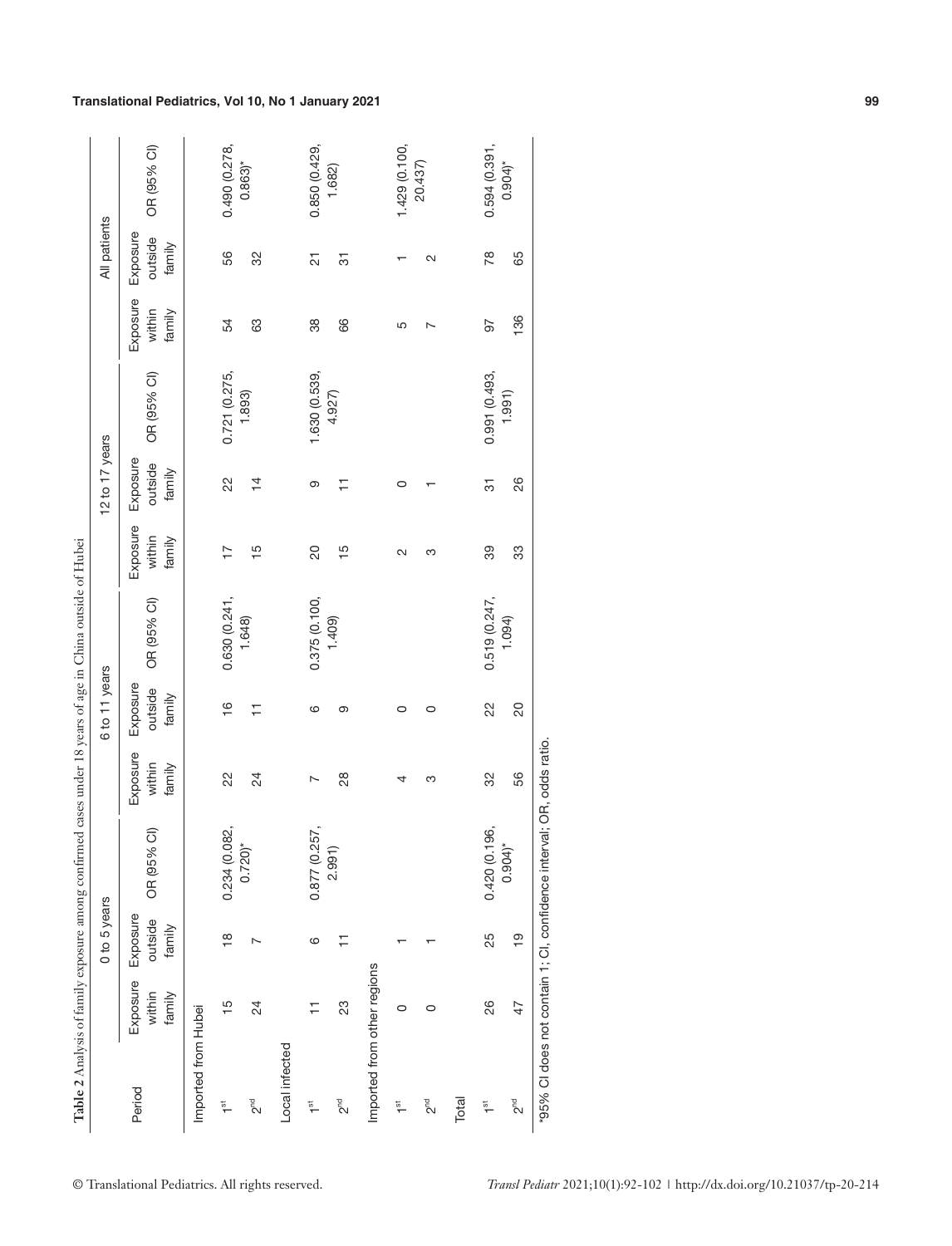medical test and treatment to the public. Second, China's prevention and control policy required close contacts of confirmed cases to be quarantined immediately for medical observation, so children who developed symptoms during quarantine were able to seek medical attention immediately. Third, in the health concept of Chinese families, parents pay more attention to their children's health than to themselves, especially during the special period of the epidemic. Even if the symptoms of children infected with COVID-19 were less obvious than those in adults, parents would still remain highly vigilant and seek medical attention quickly.

In this study, slightly over half of the cases in children were exposed in Hubei, and about one-quarter of the children diagnosed were Hubei residents temporarily travelling or living in other regions. Compared the proportions of confirmed cases with different regional exposures of two periods, we believe that the containment measures adopted in various places are effective in reducing the exposure of children to COVID-19 outside their families and have played a significant role in preventing the spread of SARS-nCoV-2, especially considering the largescale population movement during the Chinese Lunar New Year holiday and the epicenter of Wuhan, which is one of the four major railway transportation hubs in China. The effect was particularly clear among imported cases from Hubei, which may have been impacted by the control measures taken by various regions, such as the policy of quarantining all the people with history of exposure in Hubei, thus increasing the detection rate of children who were asymptomatic or mild. However, the odds of children exposed locally did not differ between the two time periods, indicating that containment measures may not have an effect on decreasing locally transmitted cases.

At the early stage of the outbreak, there were various factors affecting the development of ongoing epidemic and the effects of the prevention and control measures. Through a special view of certain age groups in different regions, our study provided a new approach to reduce the influence of confounders in research and to assess the effectiveness of the implementation of disease prevention a control policy.

Our study has some limitations. First, this is a crosssectional study, the causality could not be assessed. Additionally, the data used was from publicly available reports and had incomplete epidemiological history information. Therefore, we excluded these cases from certain regions, such as in Beijing. Our findings may not be generalizable to the whole country and may also

underestimate the effect of exposure within family. Second, our study shows that the incubation period of COVID-19 for children is longer than the general population (20-22). The incubation period was estimated in only 113 children with documented information, though the smaller sample size might have inevitably affected this estimate. Third, the limited information of confirmed cases in children also limited the ability to do more detailed, stratified analyses to evaluate the effect of containment measures in other aspects. A continuation of data collection and analysis are necessary to further bolster the findings of this study.

### **Conclusions**

Our study on the children infected with COVID-19 as well as their exposure within family provide evidence that the implementation of containment measures was effective in reducing the odds of exposure outside of the family, especially for preschool children. Continuation of these efforts, coupled with tailored prevention and health education messaging for younger aged children, may help to reduce the transmission of COVID-19 among children until other therapeutic interventions or vaccines are available.

### Acknowledgments

*Funding:* This work was supported by the National Natural Science Foundation of China (grant 81903406) and the Alibaba (China)-Hong Kong Polytechnic University Collaborative Research grant. The funders were not involved in the research and preparation of the article, including study design; collection, analysis, and interpretation of data; writing of the article; or in the decision to submit it for publication.

# Footnote

*Reporting Checklist:* The authors have completed the STROBE reporting checklist. Available at [http://dx.doi.](http://dx.doi.org/10.21037/tp-20-214) [org/10.21037/tp-20-214](http://dx.doi.org/10.21037/tp-20-214)

*Conflicts of Interests:* All authors have completed the ICMJE uniform disclosure form (available at [http://dx.doi.](http://dx.doi.org/10.21037/tp-20-214) [org/10.21037/tp-20-214\)](http://dx.doi.org/10.21037/tp-20-214).The authors have no conflict of interest to declare.

*Ethical Statement:* The authors are accountable for all aspects of the work in ensuring that questions related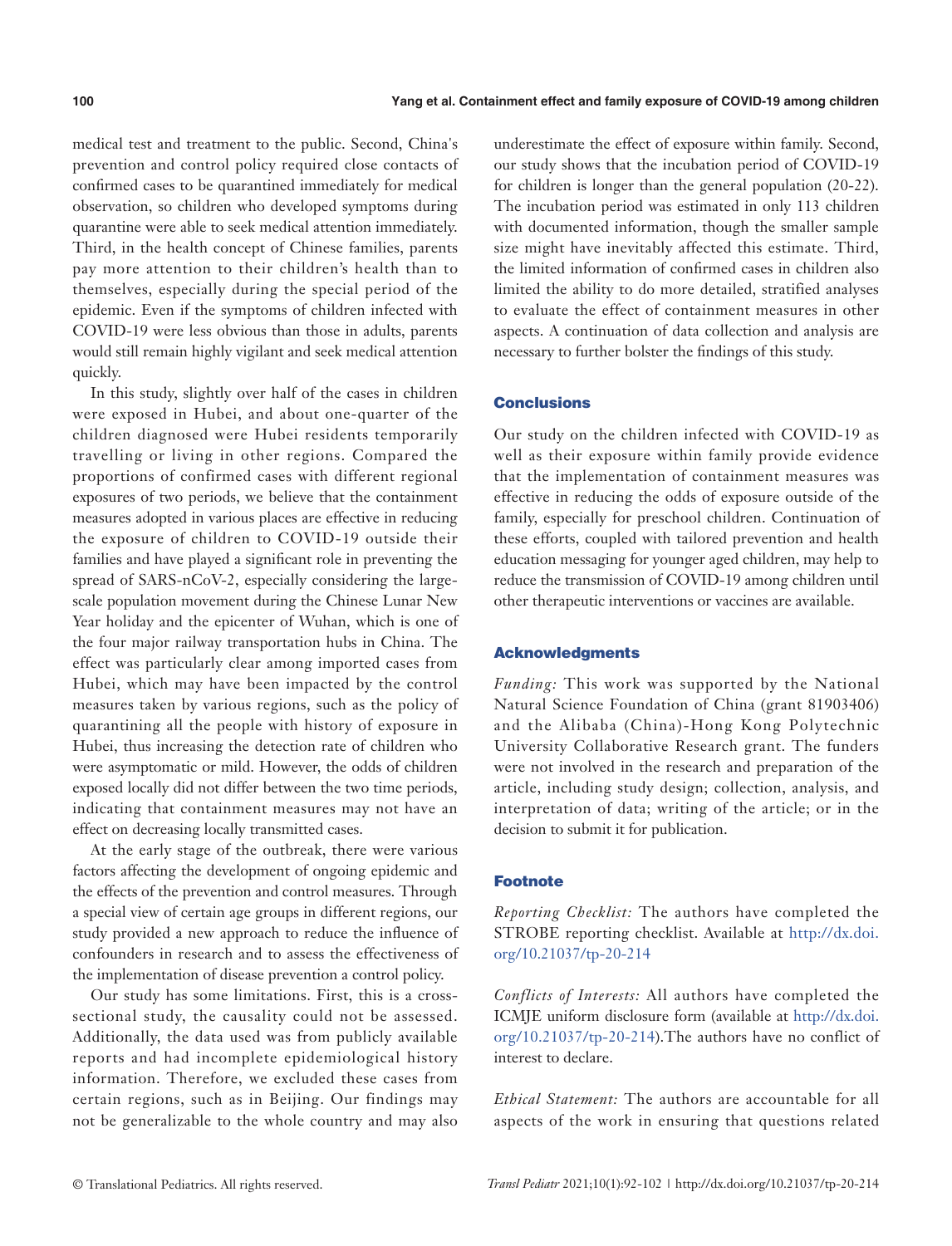to the accuracy or integrity of any part of the work are appropriately investigated and resolved. The ethical approval or individual consent was not applicable. Data were analyzed at aggregate level and no participants were contacted. The study was performed in accordance with the Declaration of Helsinki (2013 revision).

*Open Access Statement:* This is an Open Access article distributed in accordance with the Creative Commons Attribution-NonCommercial-NoDerivs 4.0 International License (CC BY-NC-ND 4.0), which permits the noncommercial replication and distribution of the article with the strict proviso that no changes or edits are made and the original work is properly cited (including links to both the formal publication through the relevant DOI and the license). See: [https://creativecommons.org/licenses/by-nc-nd/4.0/.](https://creativecommons.org/licenses/by-nc-nd/4.0/)

# **References**

- 1. World Health Organization. Coronavirus disease 2019 (COVID-19) Situation Report – 41. Available online: https://www.who.int/docs/default-source/coronaviruse/ situation-reports/20200301-sitrep-41-covid-19. pdf?sfvrsn=6768306d\_2. (accessed 2 Mar 2020).
- 2. Phelan AL, Katz R, Gostin LO. The Novel Coronavirus Originating in Wuhan, China: Challenges for Global Health Governance. JAMA 2020;323:709-10.
- 3. World Health Organization. Report of the WHO-China Joint Mission on Coronavirus Disease 2019 (COVID-19). Available online: https://www.who.int/docs/default-source/ coronaviruse/who-china-joint-mission-on-covid-19-finalreport.pdf. (accessed 1 Mar 2020).
- 4. Chan JFW, Yuan S, Kok KH, et al. A familial cluster of pneumonia associated with the 2019 novel coronavirus indicating person-to-person transmission: a study of a family cluster. Lancet 2020;395:514-23.
- 5. Wei M, Yuan J, Liu Y, et al. Novel Coronavirus Infection in Hospitalized Infants Under 1 Year of Age in China. JAMA 2020;323:1313-4.
- 6. Xu XW, Wu XX, Jiang XG, et al. Clinical findings in a group of patients infected with the 2019 novel coronavirus (SARS-Cov-2) outside of Wuhan, China: retrospective case series. BMJ 2020;368:m606.
- 7. Yu P, Zhu J, Zhang Z, et al. A familial cluster of infection associated with the 2019 novel coronavirus indicating potential person-to-person transmission during the incubation period. J Infect Dis 2020;221:1757-61.
- 8. The Novel Coronavirus Pneumonia Emergency

Response Epidemiology Team of Chinese Center for Disease Control and Prevention. The epidemiological characteristics of an outbreak of 2019 novel coronavirus diseases (COVID-19) in China (in Chinese). Zhonghua Liu Xing Bing Xue Za Zhi 2020;41:145-51.

- 9. Wu JT, Leung K, Leung GM. Nowcasting and forecasting the potential domestic and international spread of the 2019-nCoV outbreak originating in Wuhan, China: a modelling study. Lancet 2020;395:689-97.
- 10. National Health Commission of China. Diagnosis & Treatment Guideline for Novel Coronavirus Pneumonia (temporary 5th edition) (in Chinese). Available online: http://www.nhc.gov.cn/yzygj/s7653p/202002/3b09b894ac 9b4204a79db5b8912d4440.shtml. (accessed 15 Feb 2020).
- 11. R Core Team (2019). R: A language and environment for statistical computing. R Foundation for Statistical Computing, Vienna, Austria. Available online: http://www. R-project.org/.
- 12. Dong Y, Mo X, Hu Y, et al. Epidemiological Characteristics of 2143 Pediatric Patients With 2019 Coronavirus Disease in China. Pediatrics 2020;145:e20200702.
- 13. Bi Q, Wu Y, Mei S, et al. Epidemiology and transmission of COVID-19 in 391 cases and 1286 of their close contacts in Shenzhen, China: a retrospective cohort study. Lancet Infect Dis 2020;20:911-9.
- 14. Deng SQ, Peng HJ. Characteristics of and Public Health Responses to the Coronavirus Disease 2019 Outbreak in China. J Clin Med 2020;9:575.
- 15. McCloskey B, Heymann DL. SARS to novel coronavirus - old lessons and new lessons. Epidemiol Infect 2020;148:e22.
- 16. Wu Z, McGoogan JM. Characteristics of and Important Lessons From the Coronavirus Disease 2019 (COVID-19) Outbreak in China: Summary of a Report of 72 314 Cases From the Chinese Center for Disease Control and Prevention. JAMA 2020;323:1239-42.
- 17. Wilder-Smith A, Freedman DO. Isolation, quarantine, social distancing and community containment: pivotal role for old-style public health measures in the novel coronavirus (2019-nCoV) outbreak. J Travel Med 2020;27:taaa020.
- 18. Chinese Center for Disease Control and Prevention. Report of the WHO-China Joint Mission on Coronavirus Disease 2019 (COVID-19) 2020. Available online: https:// www.who.int/docs/default-source/coronaviruse/whochina-joint-mission-on-covid-19-final-report.pdf. March 2, 2020.
- 19. Xu X, Liu X, Wang L, et al. Household transmissions